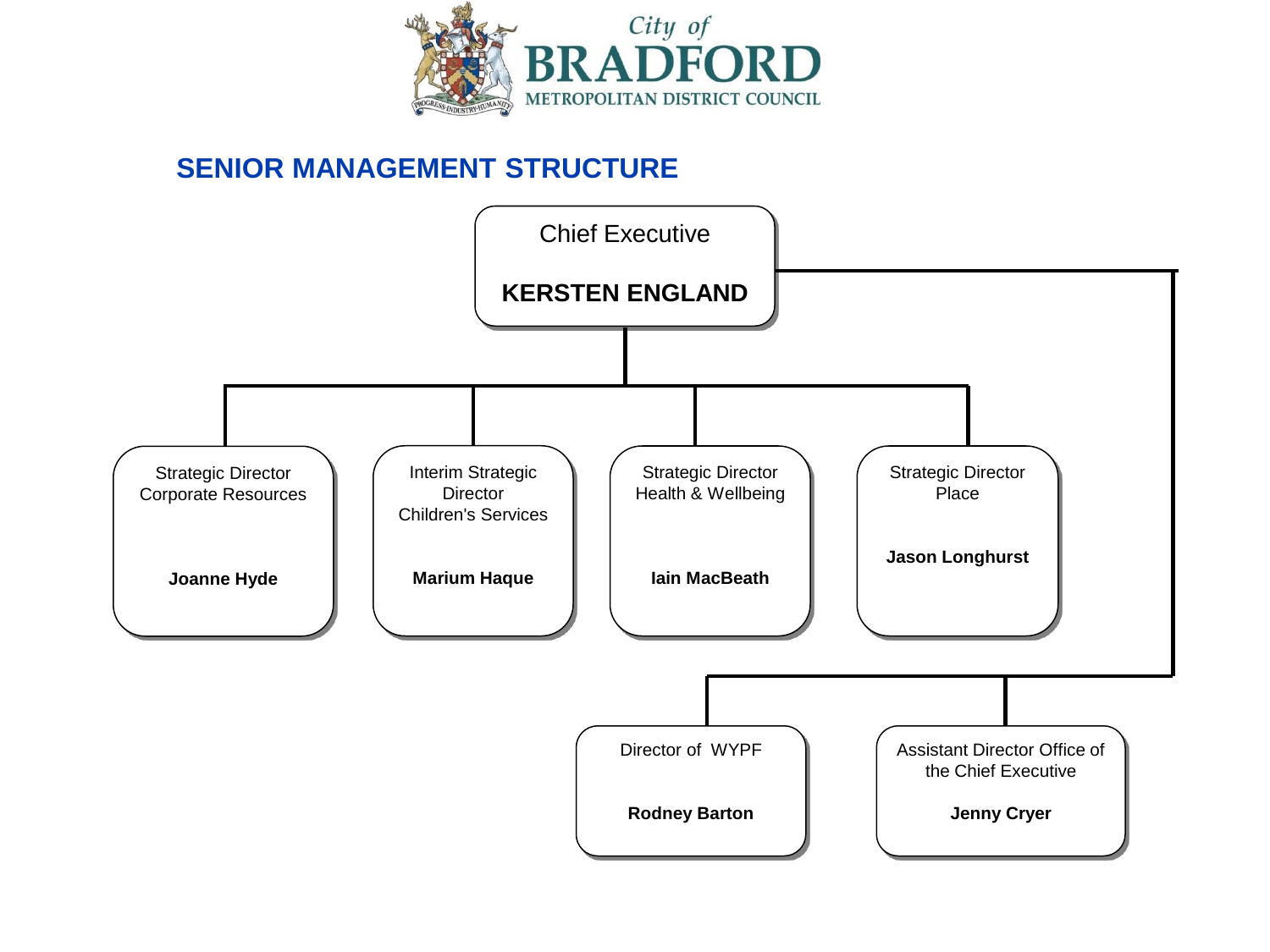



**DEPARTMENT OF CORPORATE RESOURCES**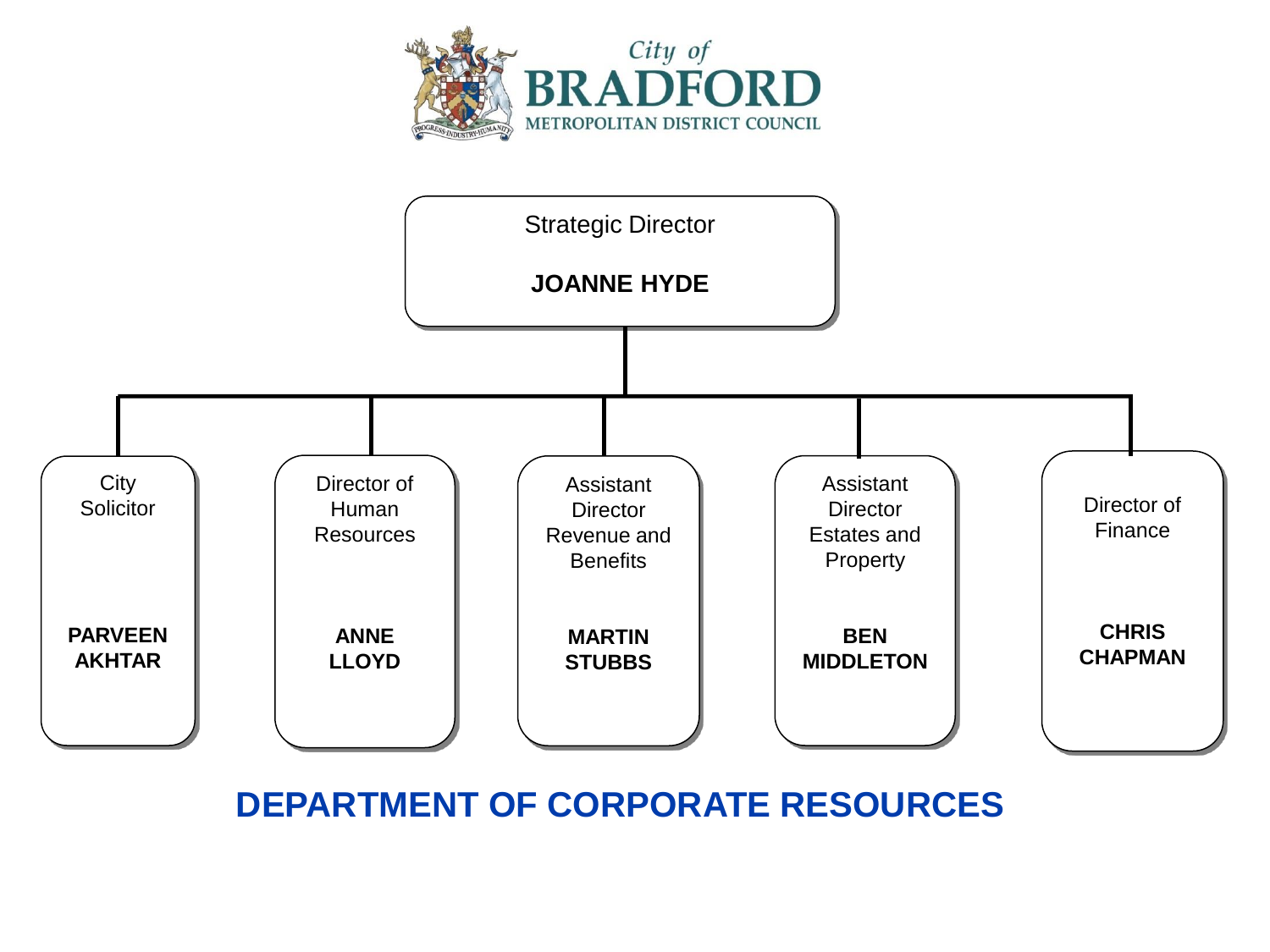

## **DEPARTMENT OF HEALTH & WELLBEING**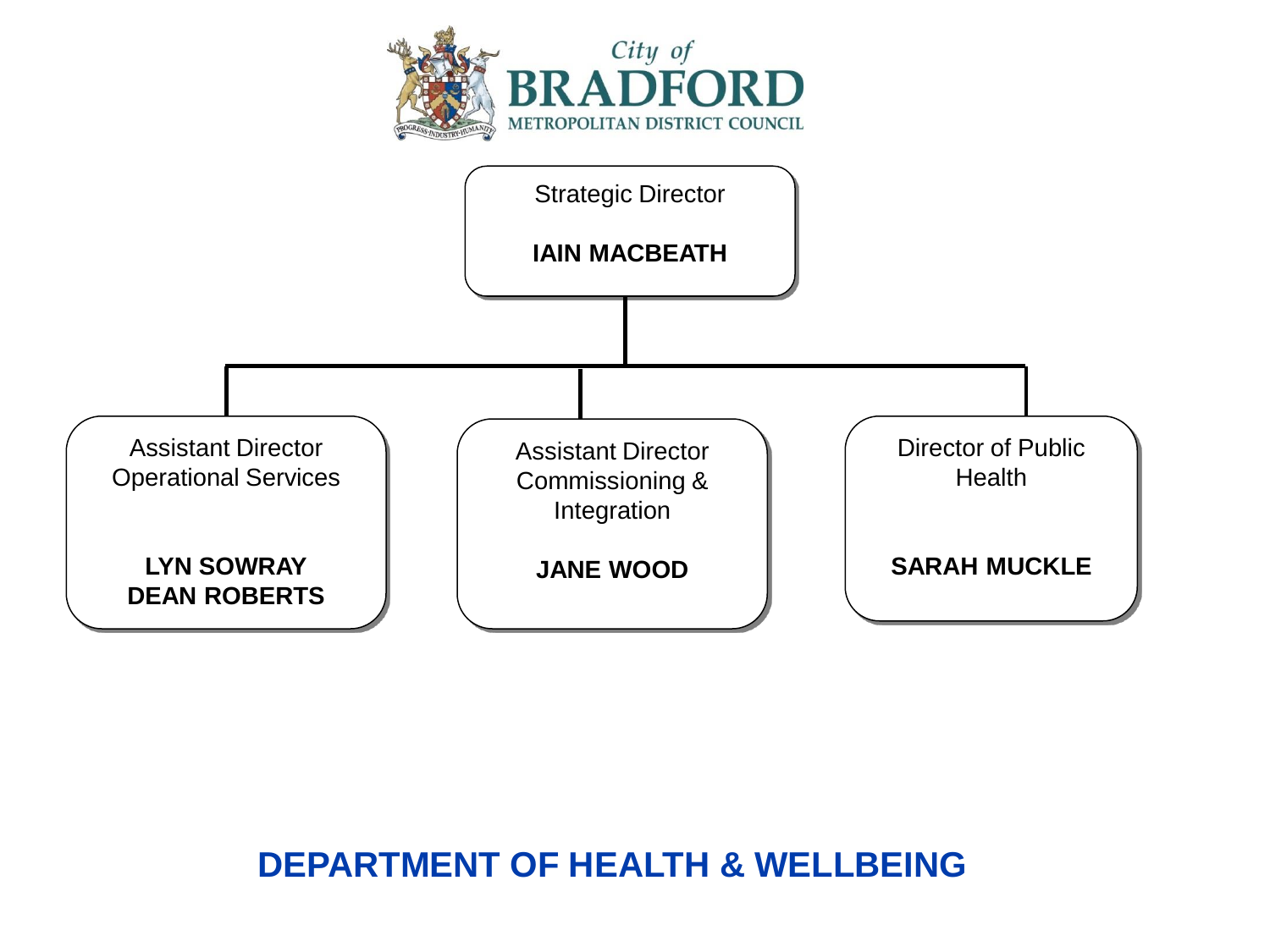



## **DEPARTMENT OF CHILDREN'S SERVICES**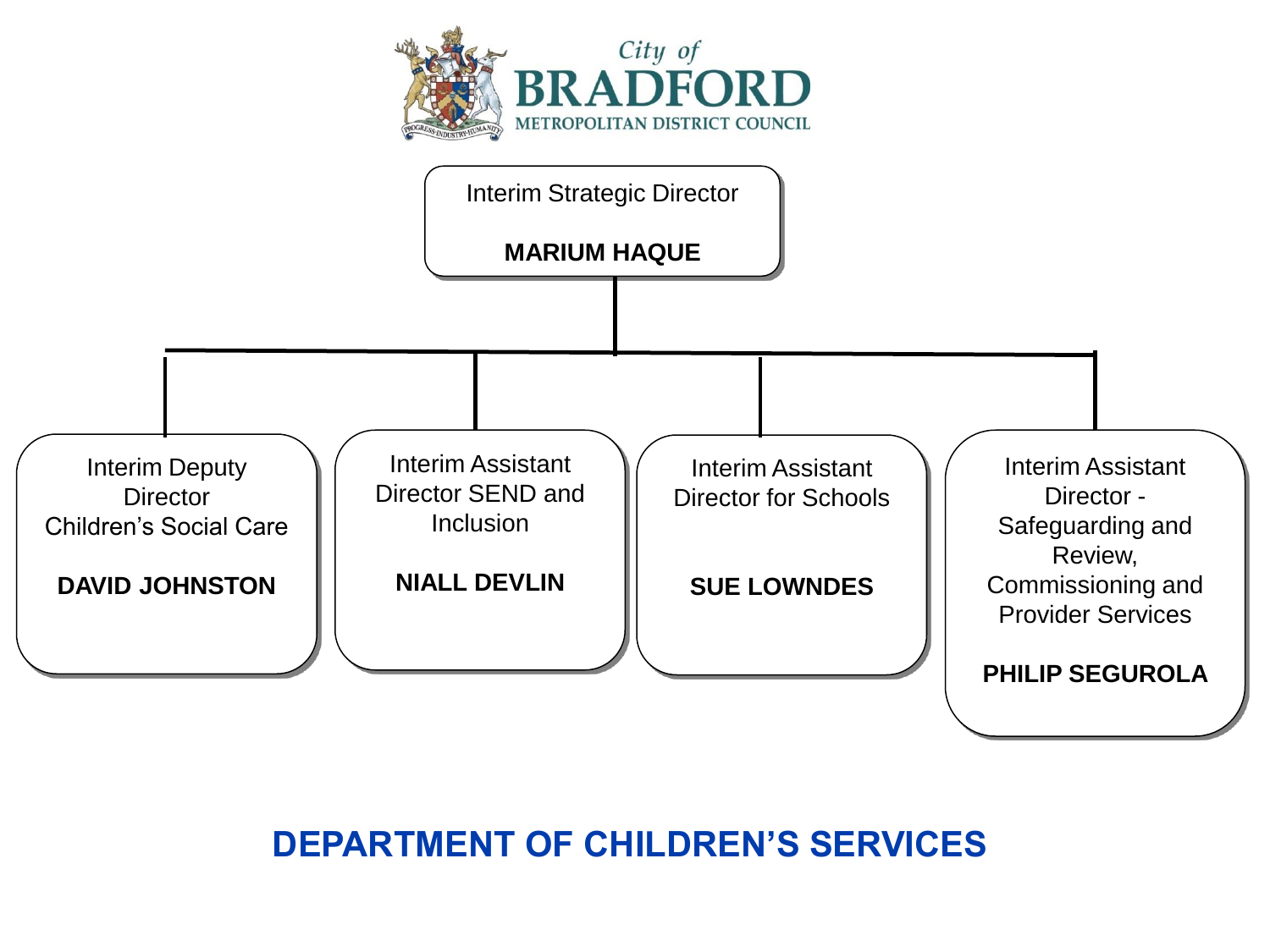



# **DEPARTMENT OF PLACE**